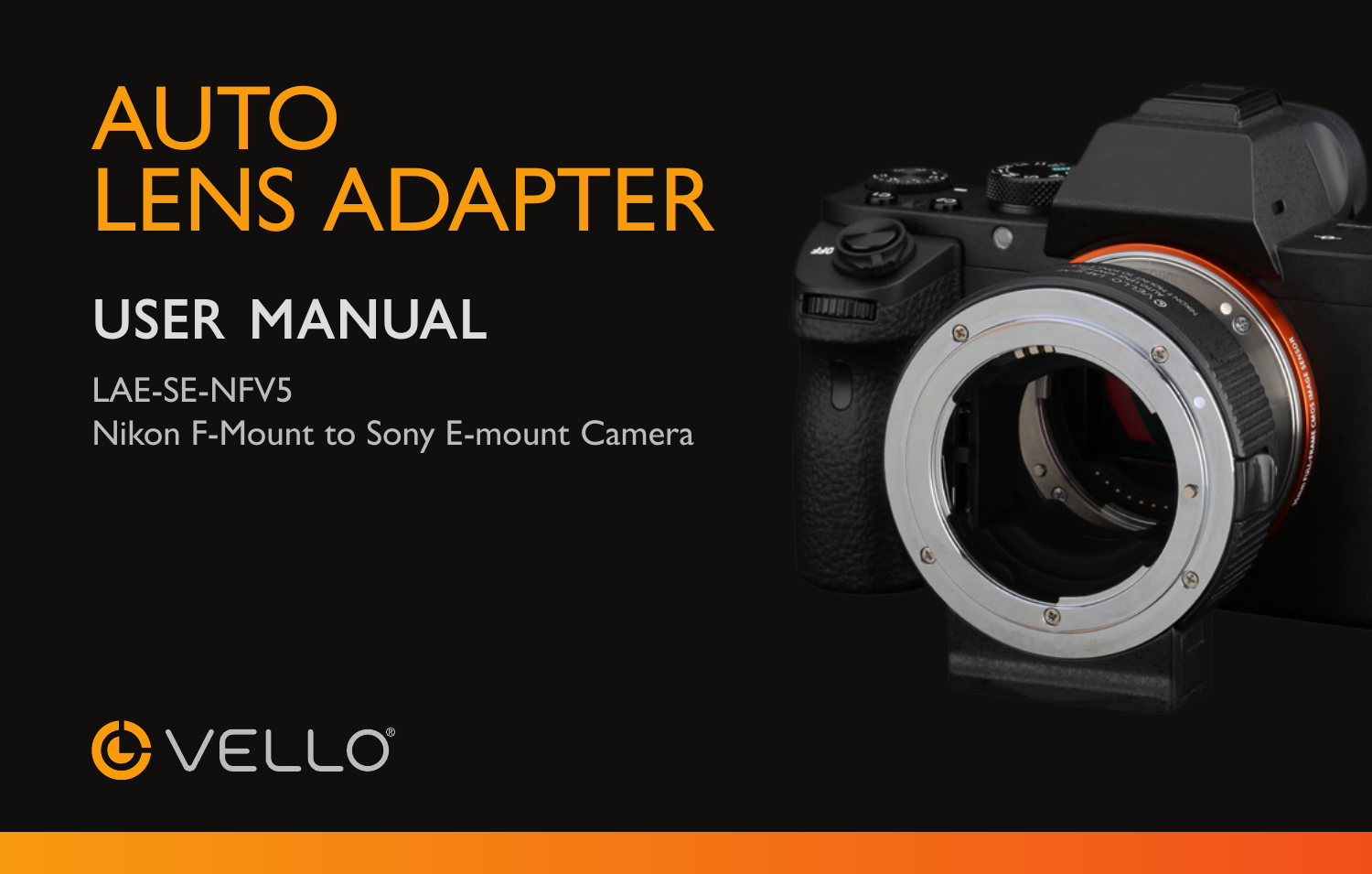#### THANK YOU FOR CHOOSING VELLO

The Vello LAE-SE-NFV5 Auto Lens Adapter is designed to attach Nikon F-Mount lenses to Sony's full-frame and APS-C E-mount cameras. For Sony cameras that use Focal Plane Phase Detection AF, the adapter offers support of autofocus, AE, aperture control, and Exif data transfer functionality with select Nikon G-type

and E-type (AF) lenses. For other Sony E-mount cameras, the adapter supports AE, aperture control, and Exif data transfer functionality with select Nikon lenses. Nikon prime, telephoto, or wideangle lenses can now be used with Sony's mirrorless E-mount camera bodies, and the settings can be adjusted from the camera.

The adapter is constructed of durable and lightweight metal, and the inside has a matte finish coating to reduce internal reflections. This finish ensures that the light coming through the lens does not flare and ruin your exposure.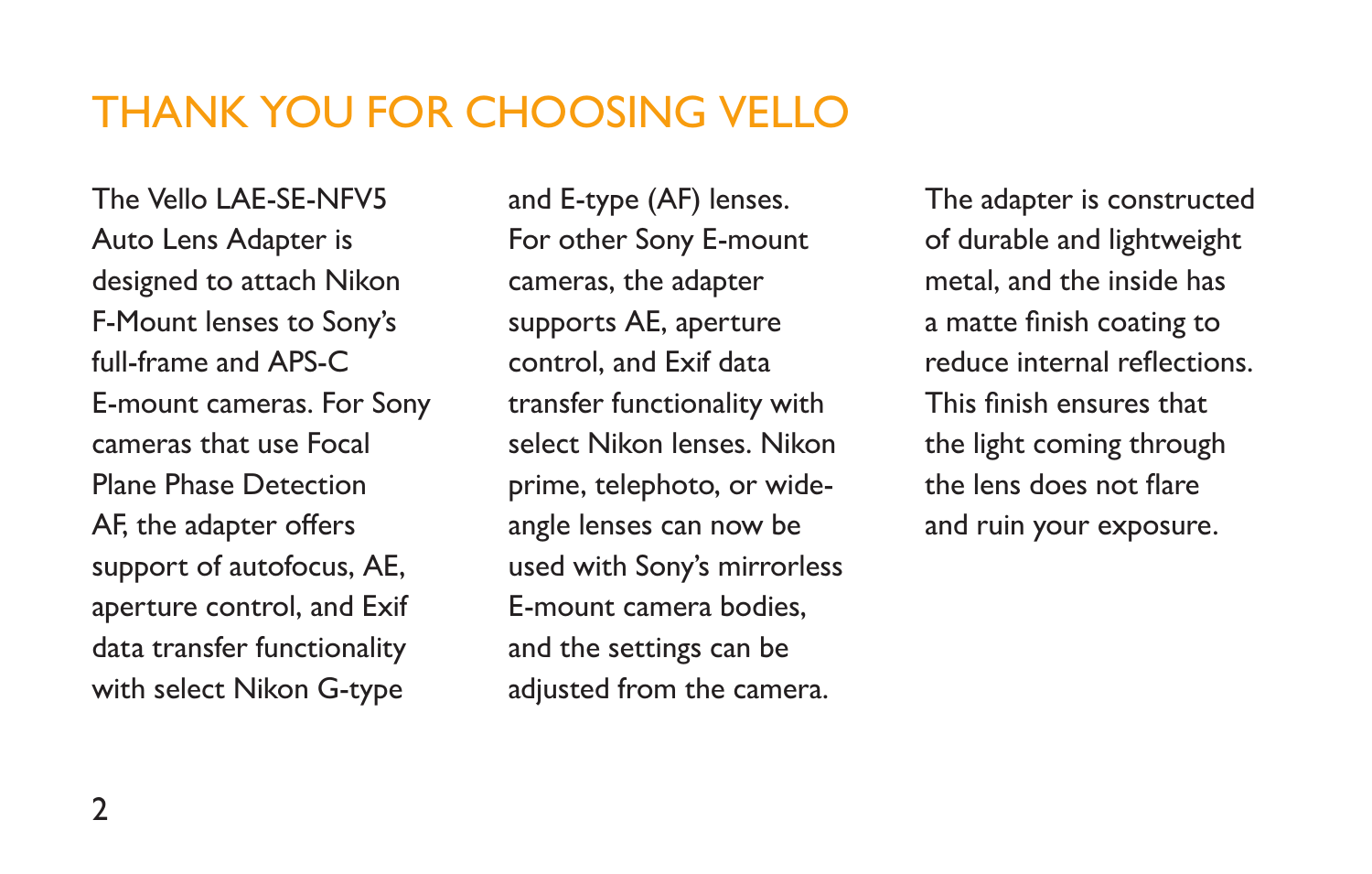#### COMPATIBILITY INFO CONTENTS

Please reference the lens compatibility chart on our website www.vellogear.com for a full list of tested cameras and lenses. We will conduct future lens testing and post upgraded firmware to our website.

Sony cameras with Focal Plane Phase Detection AF: Support of AF, AE, aperture control, and Exif data with select Nikon

G-type and E-type (AF) lenses. Select Nikon D-type lenses support AE, aperture control, and Exif data.

Select Sony E-mount cameras without Focal Plane Phase Detection AF: Support of AE, aperture control, and Exif data with select Nikon G-type, E-type (AF), and D-type lenses.

- Vello LAE-SE-NFV5 Auto Lens Adapter for Nikon F-Mount to Sony E-mount Camera
- Front and Rear Caps
- User Manual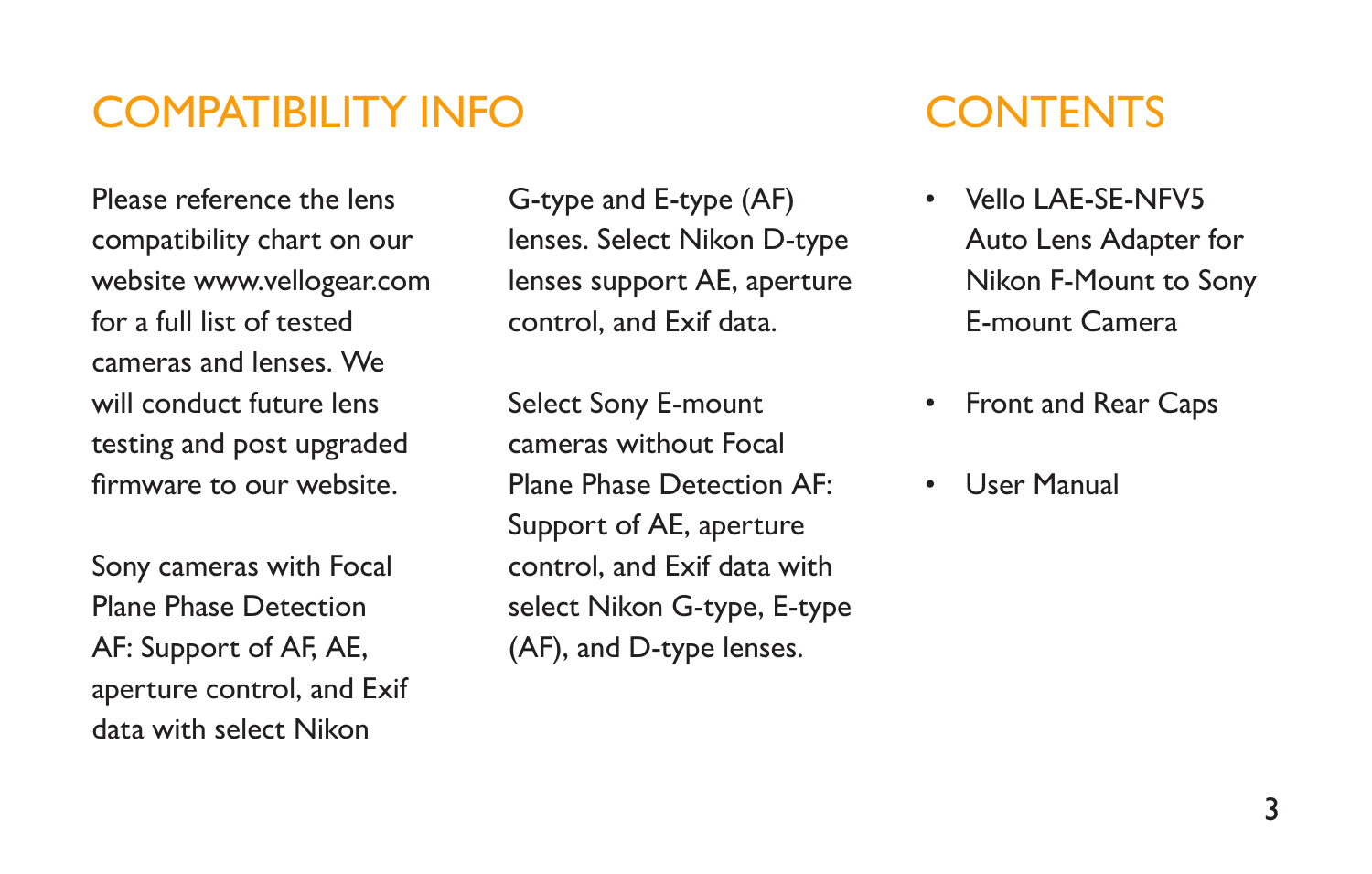### **PRECAUTIONS**

- Avoid sandy or dusty environments when using this adapter.
- Clean the adapter by wiping it with a soft, dry cloth.
- Keep this unit away from children.
- Be sure to read the operating instructions for your digital camera.
- Do not use solvents such as benzene, alcohol, or detergents to clean the adapter.
- Handle the unit with care.
- Keep this unit away from water and flammable gases or liquids.
- Use only parts provided by the manufacturer.
- Do not attempt to disassemble or repair the equipment—doing so will void the warranty, and Vello will not be responsible for any damage.
- Please read and follow these instructions, and keep this manual in a safe place.
- Images are for illustrative purposes only.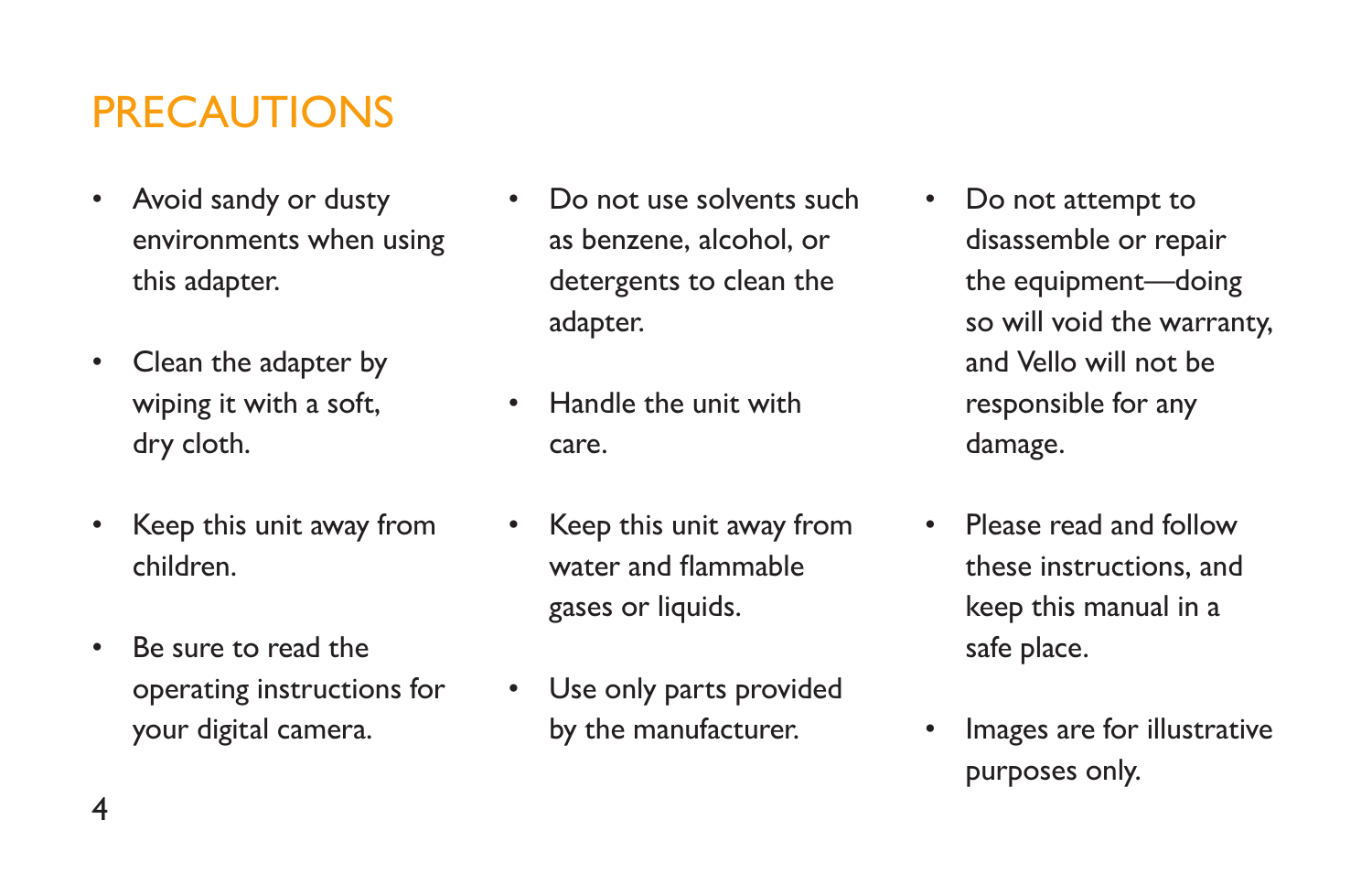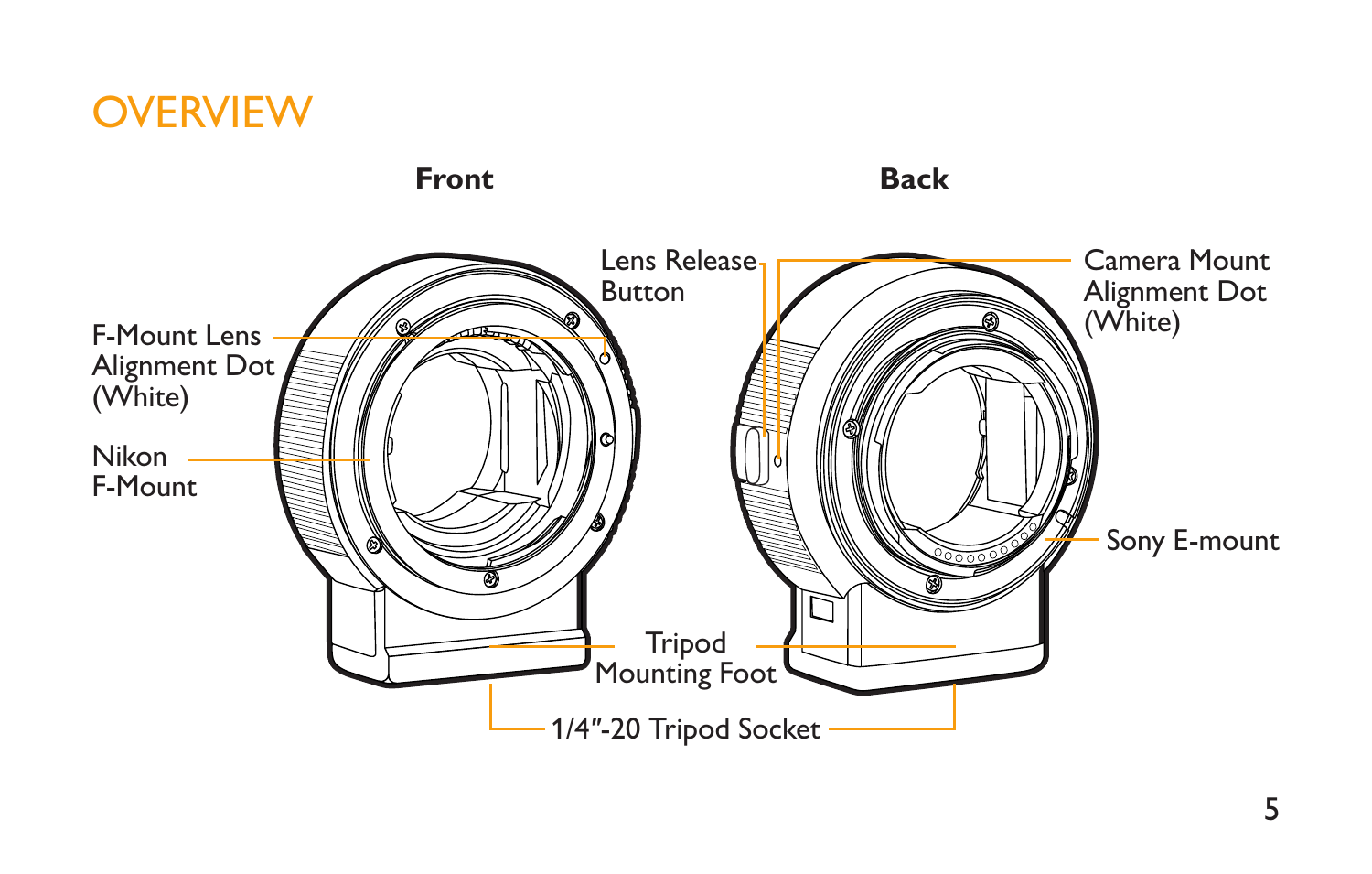### MOUNTING THE LENS ADAPTER

*Note: Place the lens and camera on a stable, flat surface when mounting or removing the lens adapter.*

- 1. Turn the camera's power off.
- 2. Remove all caps before mounting.





- 3. Line up the white alignment dots on the lens adapter and the camera.
- 4. Carefully insert the lens adapter into the camera, and rotate clockwise until it locks into place.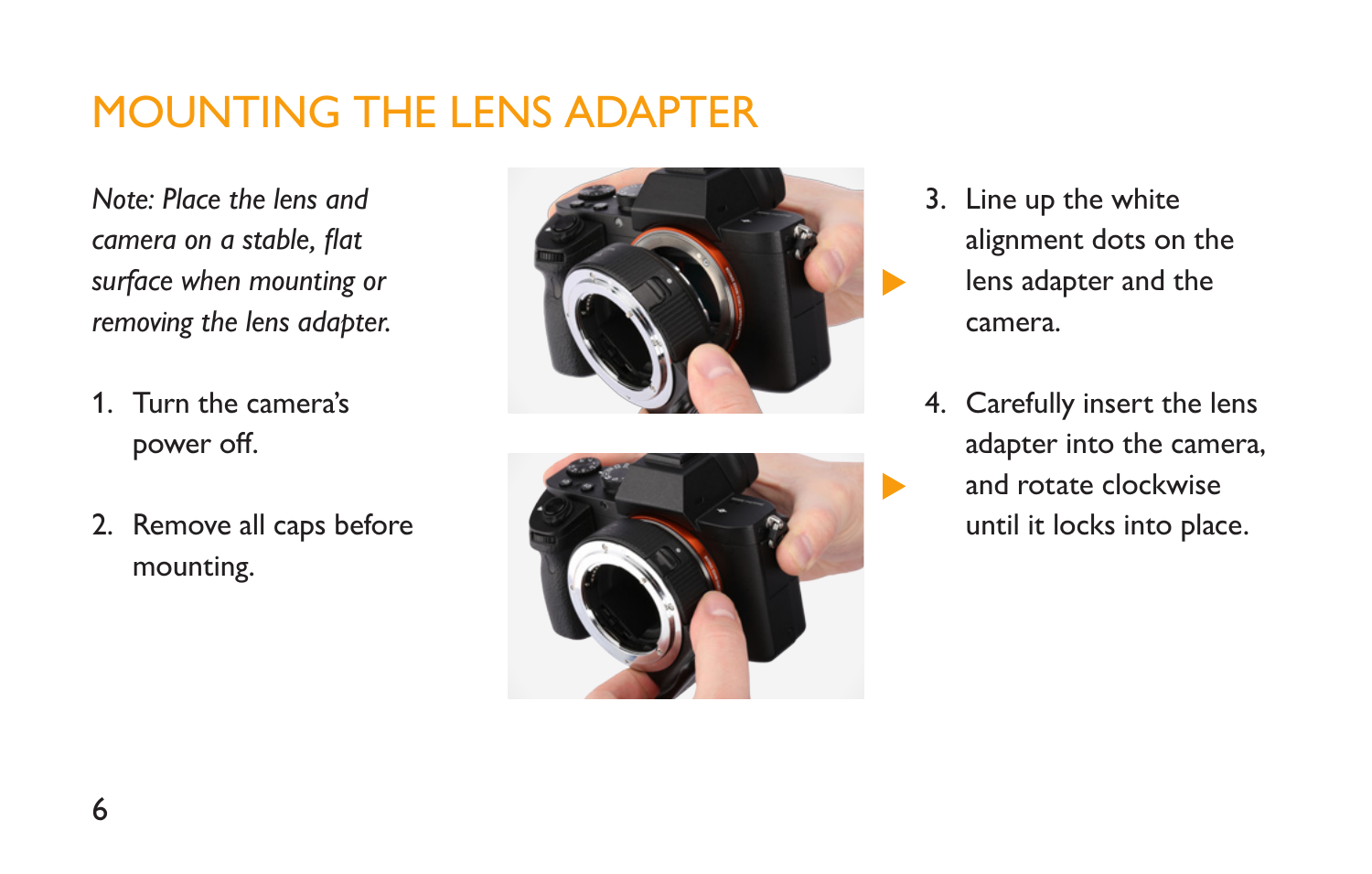- 5. Line up the alignment dot on the lens with the alignment dot on the lens adapter.
- 6. Carefully insert the lens into the lens adapter, and rotate the lens assembly counterclockwise until it locks into place.





*Important: When using a Nikon lens with an aperture ring (for example, a Nikon D-type lens) you must lock the aperture ring on the lens. If you want to control the aperture, you can adjust it from the camera in aperture priority or manual mode.*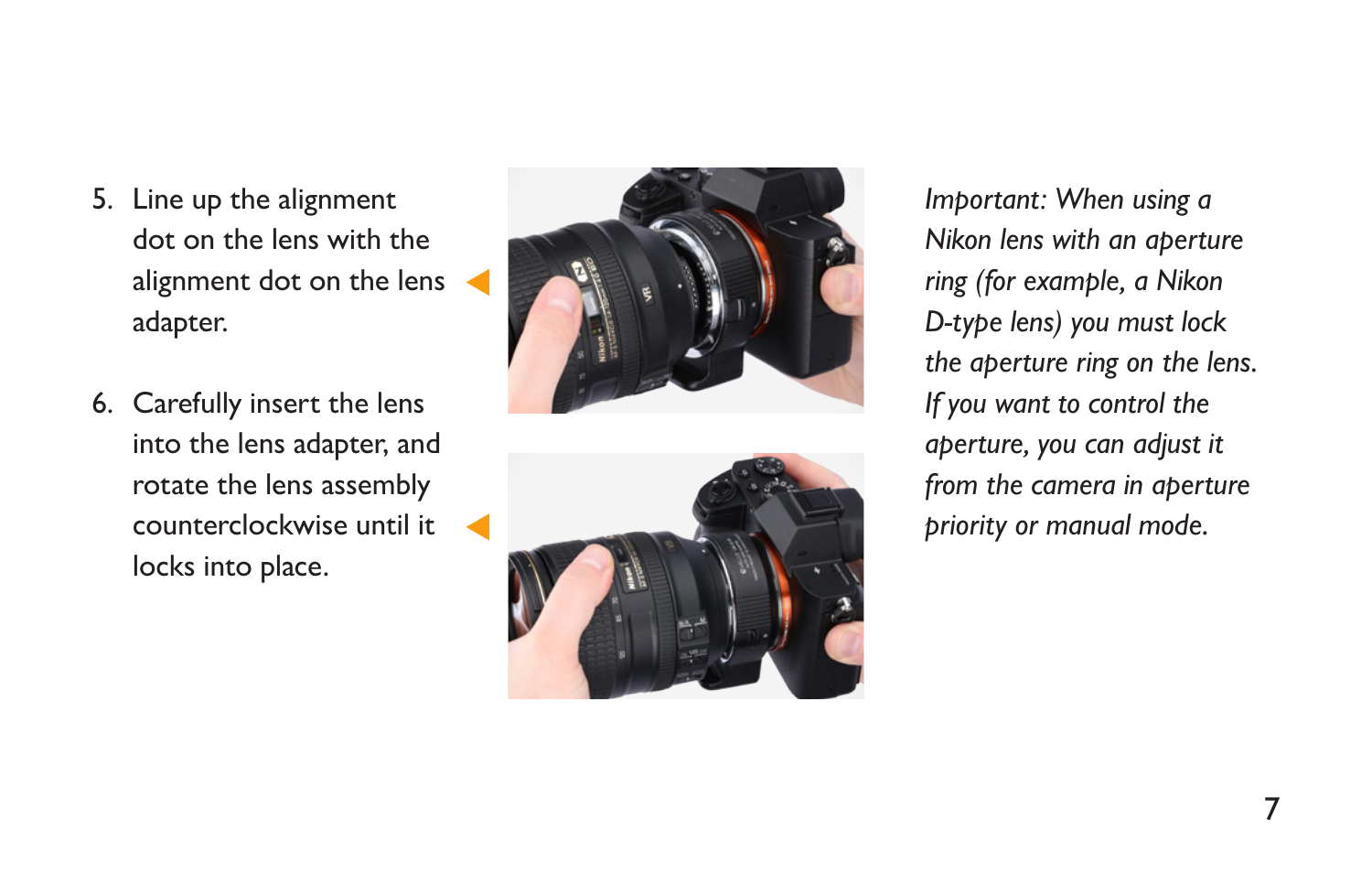#### REMOVING THE LENS ADAPTER

- 1. Turn the camera's power off.
- 2. Press and hold the release button on the lens adapter.





- 3. Rotate the lens clockwise to release, and carefully detach the lens from the lens adapter.
- 4. Reattach the front cap to the lens adapter.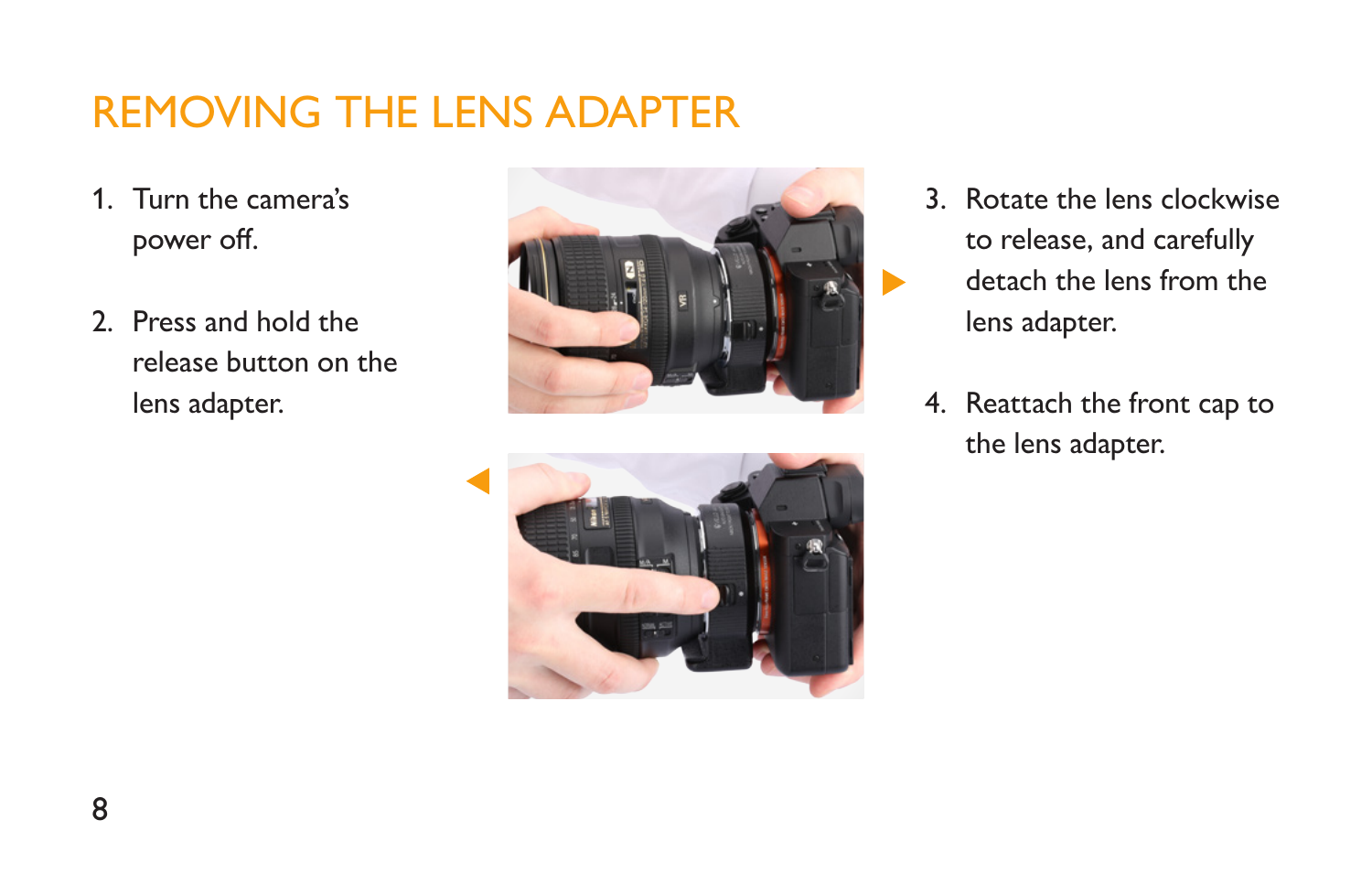- 5. Press and hold the lens release button on the camera.
- 6. Rotate the lens adapter counterclockwise to release, and carefully detach the lens adapter from the camera.





7. Reattach the rear cap to the lens adapter.

*Note: If your lens has a built-in tripod collar, use the collar on the lens to mount the assembly to the tripod.*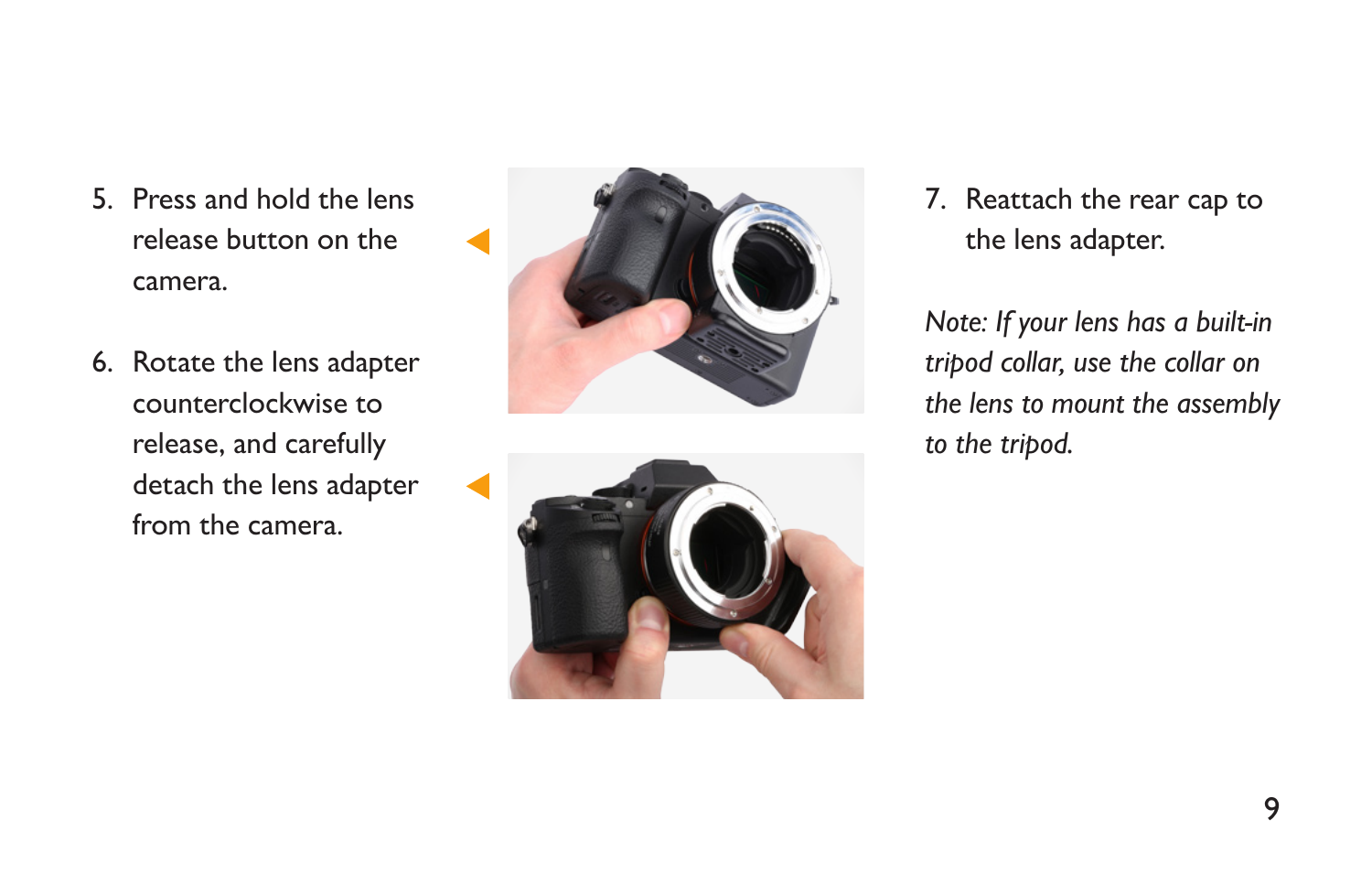#### UPGRADING THE FIRMWARE

To upgrade the firmware, visit our website vellogear.com and follow the instructions.

#### **SPECIFICATIONS**

| <b>Front Mount</b>                 | Nikon F-Mount                                                  |
|------------------------------------|----------------------------------------------------------------|
| <b>Rear Mount</b>                  | Sony E-mount                                                   |
| <b>Tripod Mount</b>                | 1/4"-20 threaded socket                                        |
| Dimensions $(H \times W \times D)$ | $3.2 \times 2.9 \times 1.9$ in. $(8 \times 7.3 \times 4.8$ cm) |
| Weight                             | 7.1 oz. $(201.3 g)$                                            |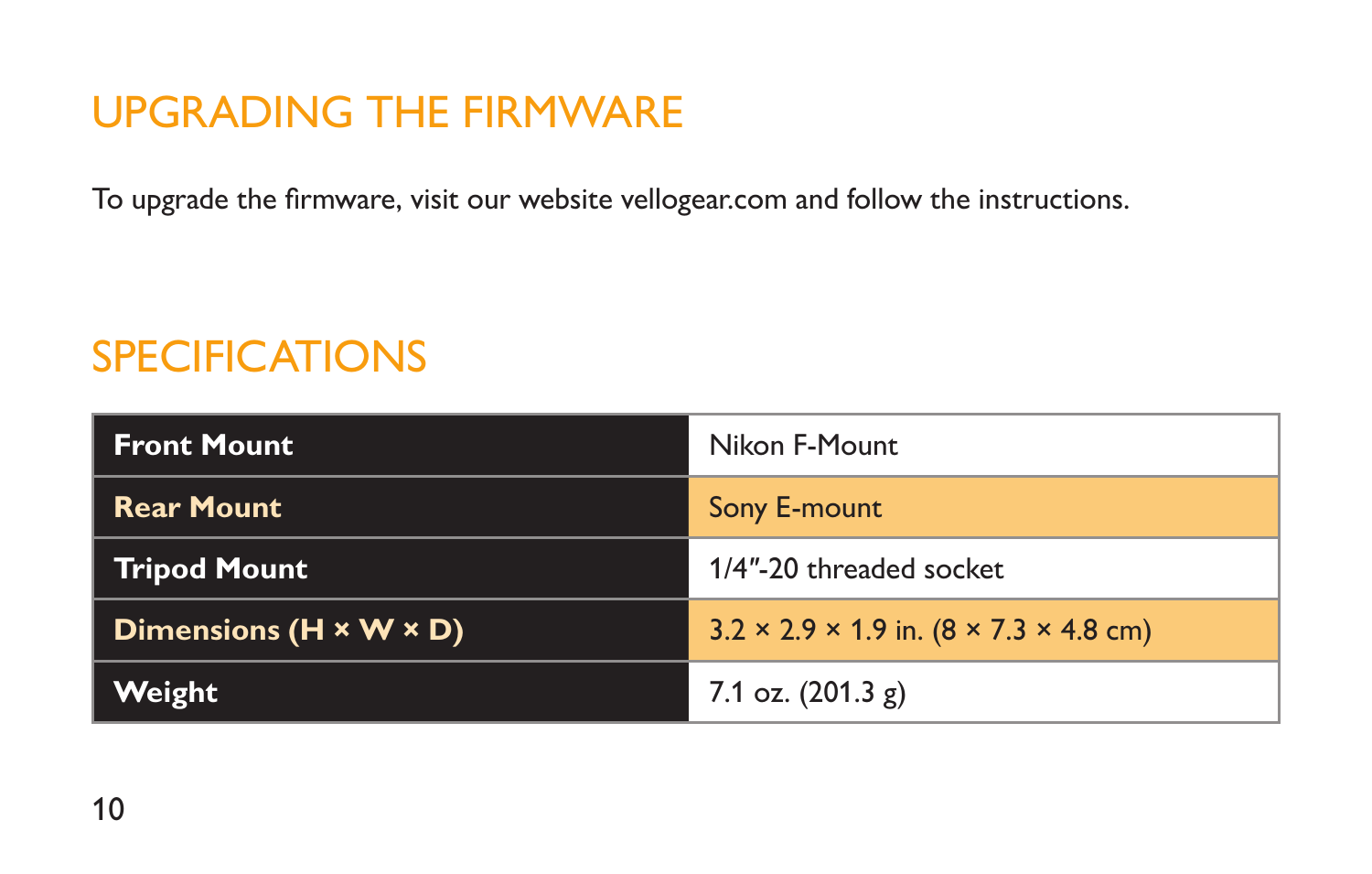#### ONE-YEAR LIMITED WARRANTY

This VELLO product is warranted to the original purchaser to be free from defects in materials and workmanship under normal consumer use for a period of one (1) year from the original purchase date or thirty (30) days after replacement, whichever occurs later. The warranty provider's responsibility with respect to this limited warranty shall be limited solely to repair or replacement, at the provider's discretion, of any product that fails during normal use of this product in its intended manner and in its intended environment. Inoperability of the product or part(s) shall be determined by the warranty provider. If the product has been discontinued, the warranty provider reserves the right to replace it with a model of equivalent quality and function. This warranty does not cover damage or defect caused by misuse, neglect, accident, alteration, abuse, improper installation or maintenance. EXCEPT AS PROVIDED HEREIN, THE WARRANTY PROVIDER MAKES NEITHER ANY EXPRESS WARRANTIES NOR ANY IMPLIED WARRANTIES, INCLUDING BUT NOT LIMITED TO ANY IMPLIED WARRANTY OF MERCHANTABILITY OR FITNESS FOR A

PARTICULAR PURPOSE. This warranty provides you with specific legal rights, and you may also have additional rights that vary from state to state. To obtain warranty coverage, contact the Vello Customer Service Department to obtain a return merchandise authorization ("RMA") number, and return the defective product to Vello along with the RMA number and proof of purchase. Shipment of the defective product is at the purchaser's own risk and expense. For more information or to arrange service, visit www.vellogear.com or call Customer Service at 212-594-2353. Product warranty provided by the Gradus Group. www.gradusgroup.com VELLO is a registered trademark of the Gradus Group. © 2017 Gradus Group LLC. All Rights Reserved.